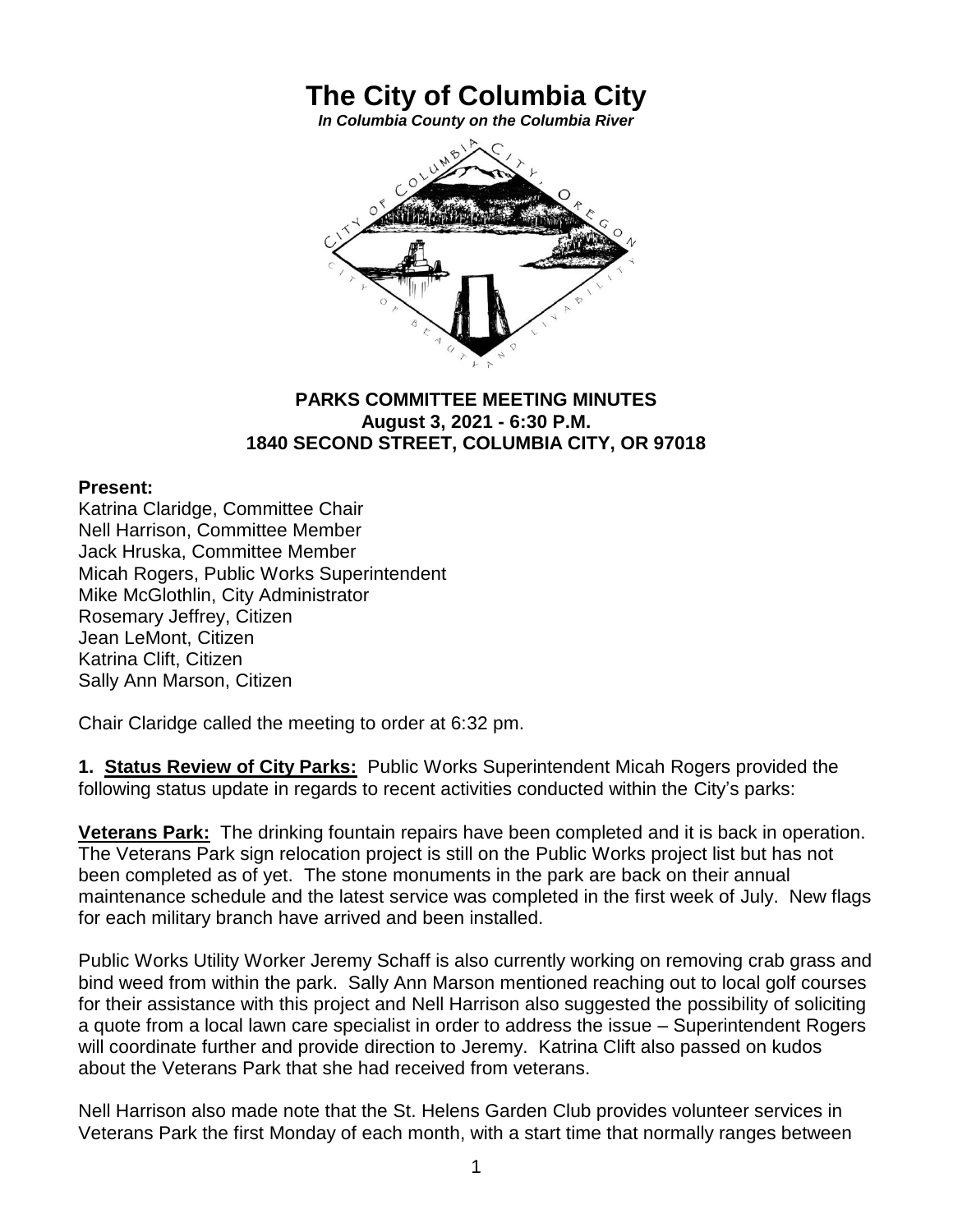9:00 am and 10:00 am. City Administrator Mike McGlothlin was also asked to publicize this information in the next addition of the monthly community newsletter in order to recognize the Garden Club as well as solicit any new potential volunteers.

**Harvard Park:** The installation of the shade sails at the park is scheduled to begin the week of August 9<sup>th</sup>. Public Works personnel are also completing the maintenance of playground equipment at the park and the installation of new wood chips in the playground area. Katrina Clift provided input, as a citizen that lives near the park, in regards to the proposed development of a graveled parking area along the Penn Street side. She said that she has concerns about the gravel eventually spreading into the street and that the resolution would actually cause more problems that it would solve. Katrina Clift also proposed an alternative solution that would involve the posting of signs at either end of a dedicated parking space area, but to keep the grass surface as it currently exists. The committee agreed to this alternative proposal and the parking area improvements were selected as the final stage of park projects; after shade sail installation, the moving of equipment and when the previously mentioned maintenance activities were completed. It was also noted that a low hanging tree needed to be examined and suggestions for improving the growth of the arborvitae in the park were also discussed.

**2. Columbia River Life Vest Project Discussion:** Rosemary Jeffrey discussed with the committee a proposed life vest project for the City. She gave a brief history of the problems that she has observed with children not having life vests on when they are playing in and along the City's stretch of the Columbia River, specifically the Pixie Park and River Club Estates areas. She also shared information about the number of lifesaving efforts that have taken place along the shores of the river within our community. It was discussed amongst the committee that many people who frequent the shores of the river in Columbia City may not be aware of how close the shipping lanes are to the beach areas.

Further discussion took place about the project itself; which would be comprised of a kiosk being built that would have educational material about the Columbia River and, importantly, a selection of life vests available to be loaned to persons in need of one. Sally Ann Marson also made a suggestion that the addition of a life ring with a length of rope attached could also be considered to be added to the kiosk. Building materials, labor and life vest procurement were also discussed with the City Administrator saying that he would reach out to specific groups to gauge the feasibility and processes moving forward. These specific groups included: the Columbia County Sheriff's Office Marine Unit, the State Marine Board, the Department of State Lands and OSP Fish & Wildlife, the St. Helens Marina and the City of St. Helens.

Rosemary Jeffrey volunteered to remain involved with the project in order to assist with its start, and both the River Club Estates HOA Board and the Multnomah Chapter of the DAR, the owner of Pixie Park, were identified as potential organizations that would need to be reached out to in the future for possible site location(s).

**3. Other business:** Committee member Jack Hruska shared a concern about overgrowth at Datis Park after he received complaint information from Frank Cisneros, a citizen who lives across the street from Datis Park. The City Administrator and Public Works Superintendent said that they would follow up on the issue in regards to the status at Datis Park, as well as making contact with Mr. Cisneros.